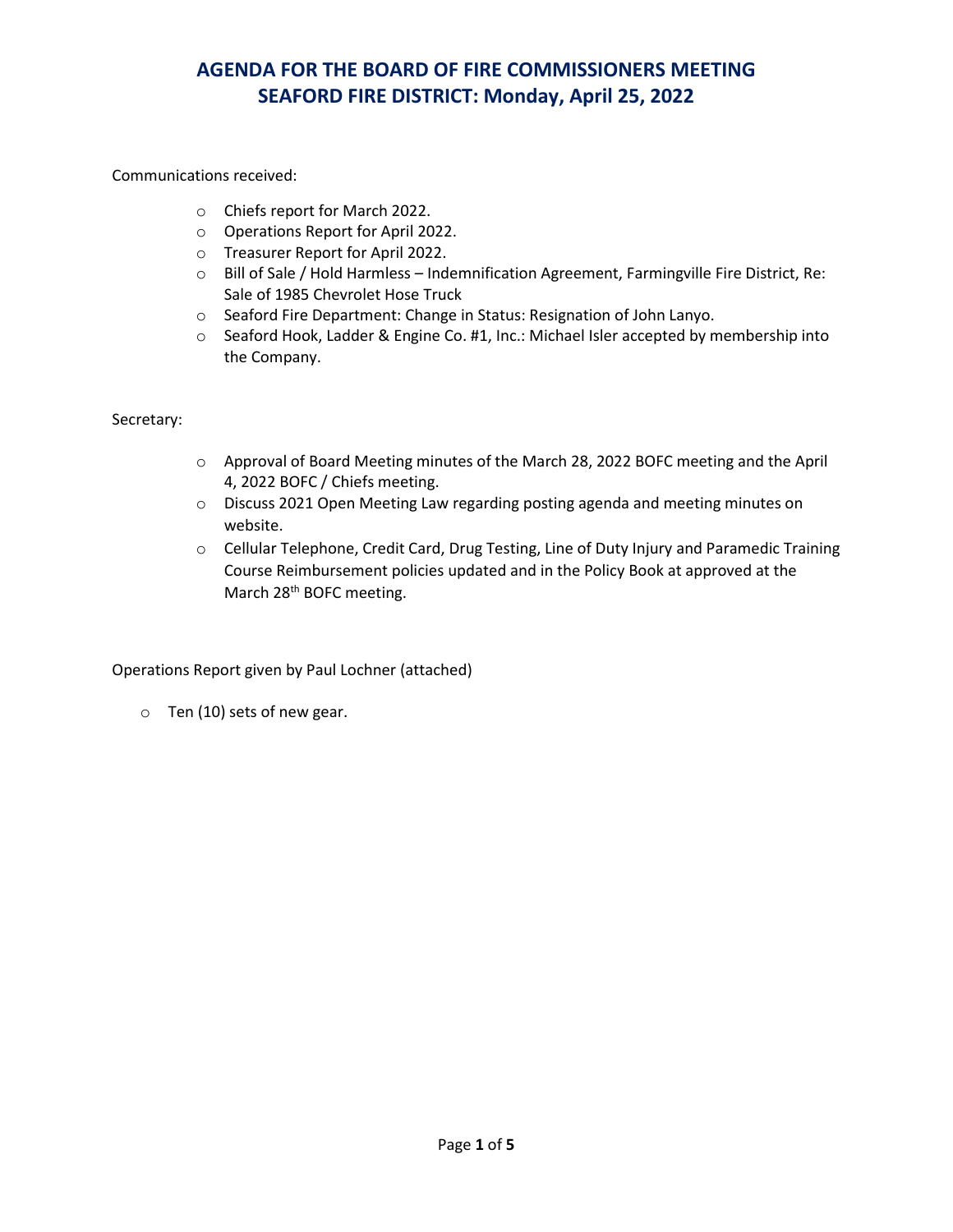Legal Report (Joe Frank)

o Commissioner Michael Bellissimo requests clarification on Department members on medical leave. Can they attend meetings / social functions?

#### Treasurer's Report

- o General Fund Warrant \_\_\_\_\_\_\_\_\_\_\_\_
- o Capital Fund \_\_\_\_\_\_\_\_\_\_\_\_\_\_\_\_
- o Audit Update:
- o Resolutions:

#### Old Business:

- o Request for Secretary Michael Foran to become a Notary.
- o Seaford 9/11 Memorial Committee Patriot Award Dinner Journal Ad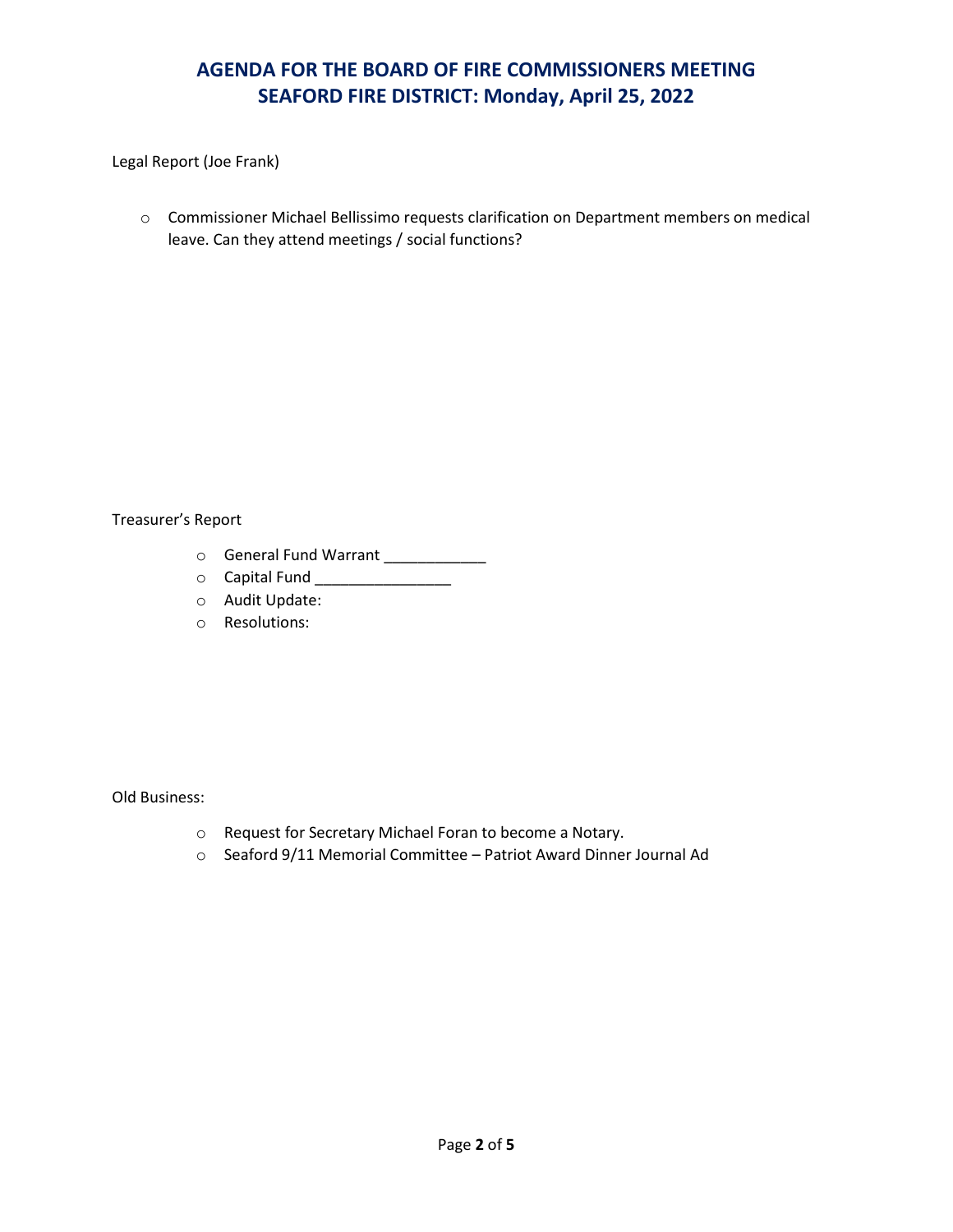Reports by Commissioner:

Chairman Robert Powell:

o Vehicle Maintenance / Portable Equipment

Vice Chairman Peter Mangiolino:

- o Uniforms / PPE
- o Medicals, Medical Director
- o EMS
- o District Employees

Commissioner George von Glahn Jr.

- o Grants
- o Legal
- o Physical Fitness
- o Building Maintenance
- o Public Relations / Member Retention
- o LOSAP

Commissioner Silvio Bellissimo

- o Insurance
- o Travel
	- $\circ$  N.F.P.A June 6<sup>th</sup> June 9<sup>th</sup>, Boston, MA
	- $\circ$  NYS Chiefs June 15<sup>th</sup> June 18<sup>th</sup>, Syracuse, NY
- o Inspection / Installation
- o Cell Phones
- o 3 Towns Training Center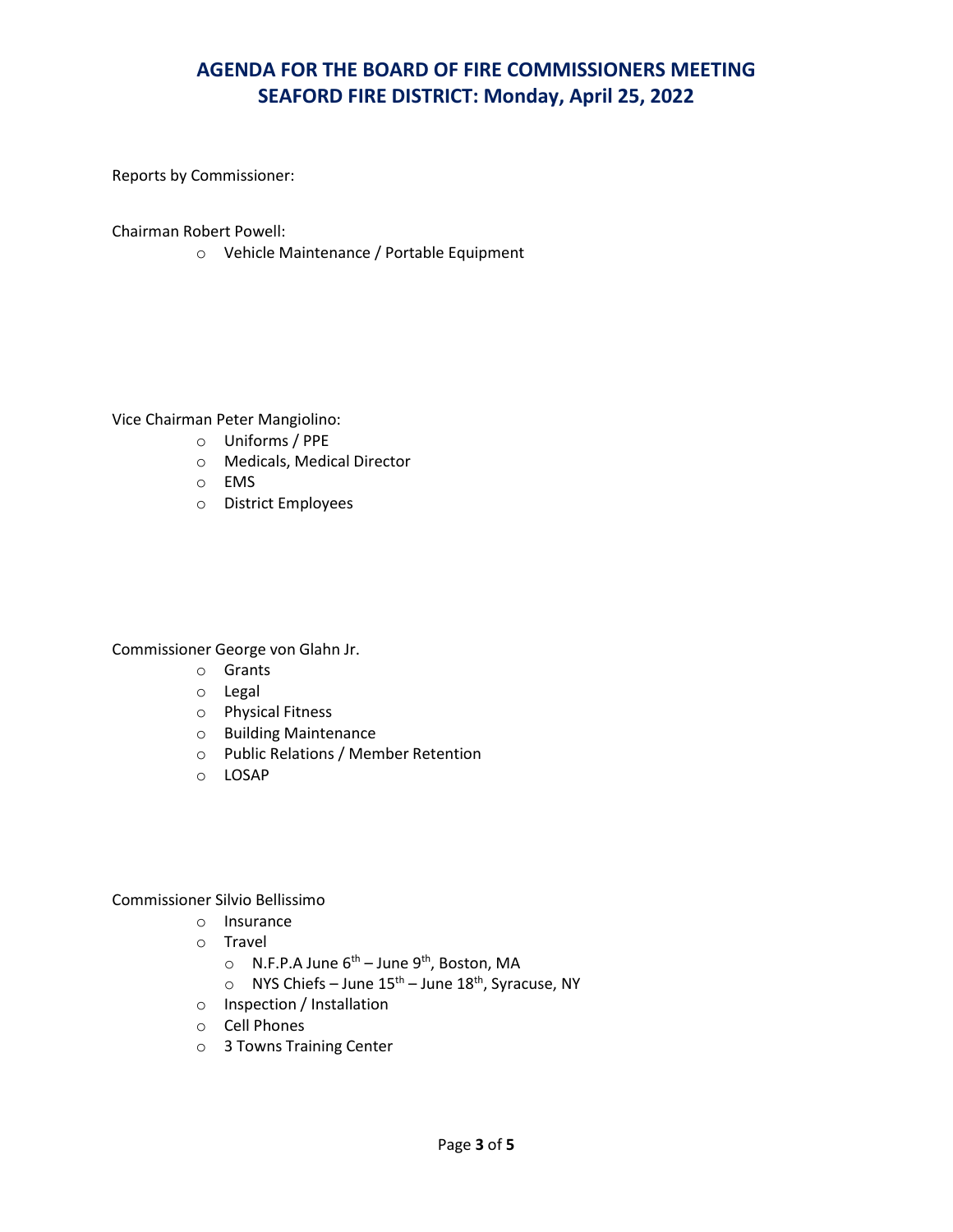Commissioner Michael Bellissimo

- o Communications, Radio, IT
- o Building Security
- o Fire Alarms
- o Financial Statements / Audit
- o Bylaws / Policies
	- o Annual Firefighter's Inspection Dinner Policy
	- o Driver License Requirements For Members Policy
	- o Foil Request Policy
	- o Long Term Parking Policy
	- o Use of Dunlap Hall Policy

New Business:

o Motion by Comm. 2022 2nd Comm. 2008 to verify and approve all results of the 2022 Department Elections held on Thursday April 7, 2022.